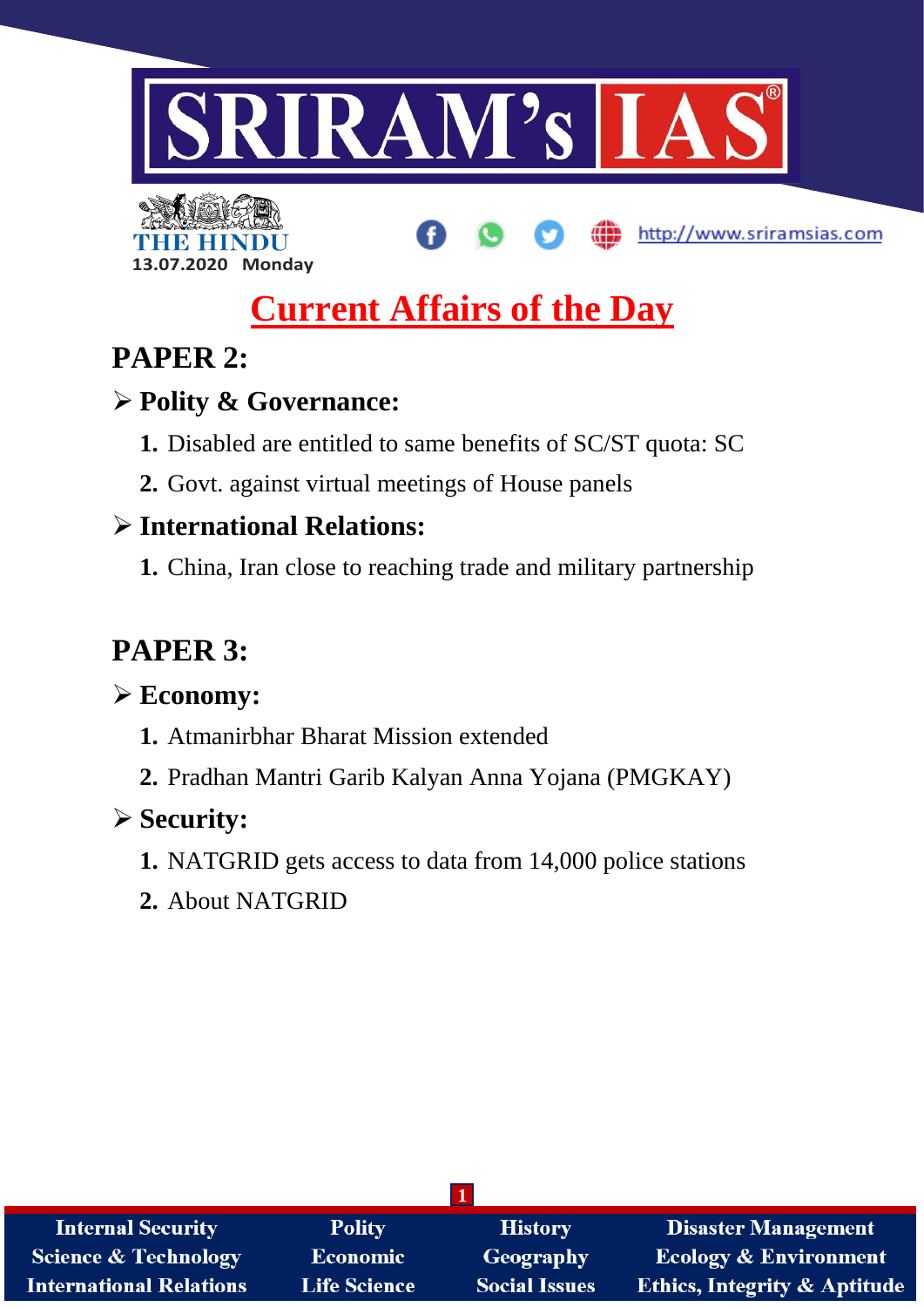



## **NATGRID gets access to data from 14,000 police stations**

http://www.sriramsias.com

- The **National Intelligence Grid** has signed an MoU with the **National Crime Records Bureau** to access the centralised online database on FIRs and stolen vehicles.
- $\triangleright$  First conceptualised in 2009, NATGRID seeks to become the one-stop destination for security and intelligence agencies to access database related to immigration entry and exit, banking and telephone details of a suspect on a "secured platform". The project aims to go live by December 31.
- The MoU, signed in March, will give NATGRID access to the Crime and Criminal Tracking Network and Systems database, a platform that links around 14,000 police stations.

### **Value added Information**

#### **About NATGRID:**

- It is an ambitious **counter terrorism programme**.
- It will **utilise technologies** like Big Data and analytics to study and analyse the huge amounts of data from various intelligence and enforcement agencies to **help track suspected terrorists and prevent terrorist attacks**.
- It will **connect, in different phases, data providing organisations and users** besides developing a legal structure through which information can be accessed by the law enforcement agencies.
- $\triangleright$  NATGRID is a post Mumbai 26/11 attack measure.

#### **Who can access the data?**

 $\triangleright$  The database would be accessible to authorised persons from 11 agencies on a case-to-case basis, and only for professional investigations into suspected cases of terrorism.

### **Criticisms**:

 NATGRID is facing opposition on charges of possible violations of privacy and leakage of confidential personal information.

| <b>Internal Security</b>        | <b>Polity</b>       | <b>History</b>       | <b>Disaster Management</b>              |
|---------------------------------|---------------------|----------------------|-----------------------------------------|
| <b>Science &amp; Technology</b> | Economic            | Geography            | <b>Ecology &amp; Environment</b>        |
| <b>International Relations</b>  | <b>Life Science</b> | <b>Social Issues</b> | <b>Ethics, Integrity &amp; Aptitude</b> |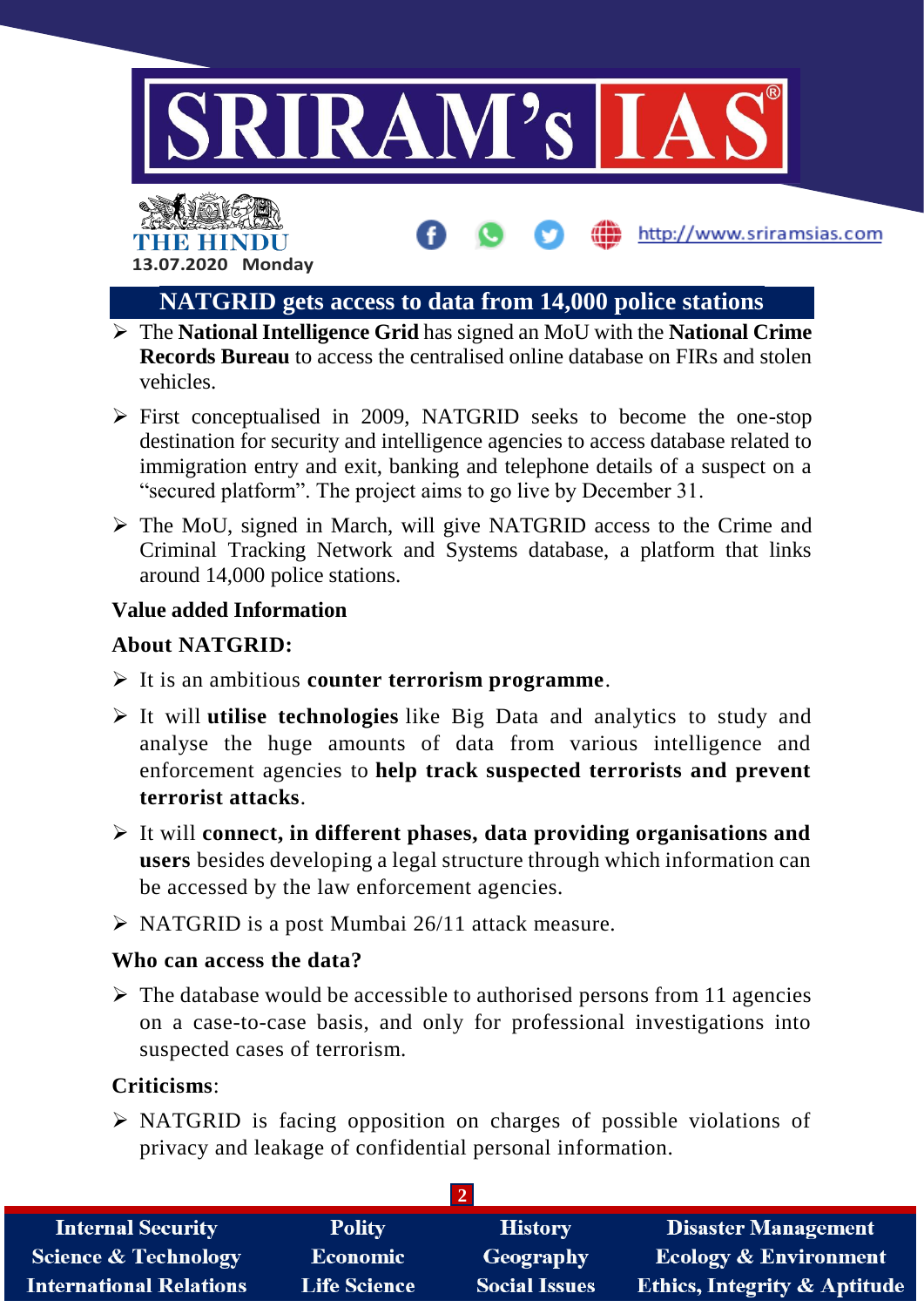

- $\triangleright$  Its efficacy in preventing terror has also been questioned given that no state agency or police force has access to its database thus reducing chances of immediate, effective action.
- $\triangleright$  According to few experts, digital databases such as NATGRID can be misused. Over the last two decades, the very digital tools that terrorists use have also become great weapons to fight the ideologies of violence.
- $\triangleright$  Intelligence agencies have also opposed amid fears that it would impinge on their territory and possibly result in leaks on the leads they were working on to other agencies.

## **Why do we need NATGRID?**

**13.07.2020 Monday**

- $\triangleright$  The danger from not having a sophisticated tool like the NATGRID is that it forces the police to rely on harsh and coercive means to extract information in a crude and degrading fashion.
- $\triangleright$  After every terrorist incident, it goes about rounding up suspects—many of who are innocent. If, instead, a pattern search and recognition system were in place, these violations of human rights would be much fewer.
- $\triangleright$  Natgrid would also help the Intelligence Bureau keep a tab on persons with suspicious backgrounds.
- $\triangleright$  The police would have access to all his data and any movement by this person would also be tracked with the help of this data base.

## **Disabled are entitled to same benefits of SC/ST quota: SC**

- $\triangleright$  The Supreme Court, in a significant decision, confirmed that persons with disabilities are also socially backward and entitled to the same benefits of relaxation as Scheduled Caste and Scheduled Tribe candidates in public employment and education.
- $\triangleright$  A three-judge Bench led by Justice Rohinton Nariman upheld a 2012 judgment of the Delhi High Court in Anamol Bhandari (minor) through his father/Natural Guardian v. Delhi Technological University.

| $\cdot$                         |                     |                      |                                         |
|---------------------------------|---------------------|----------------------|-----------------------------------------|
| <b>Internal Security</b>        | <b>Polity</b>       | <b>History</b>       | <b>Disaster Management</b>              |
| <b>Science &amp; Technology</b> | Economic            | Geography            | <b>Ecology &amp; Environment</b>        |
| <b>International Relations</b>  | <b>Life Science</b> | <b>Social Issues</b> | <b>Ethics, Integrity &amp; Aptitude</b> |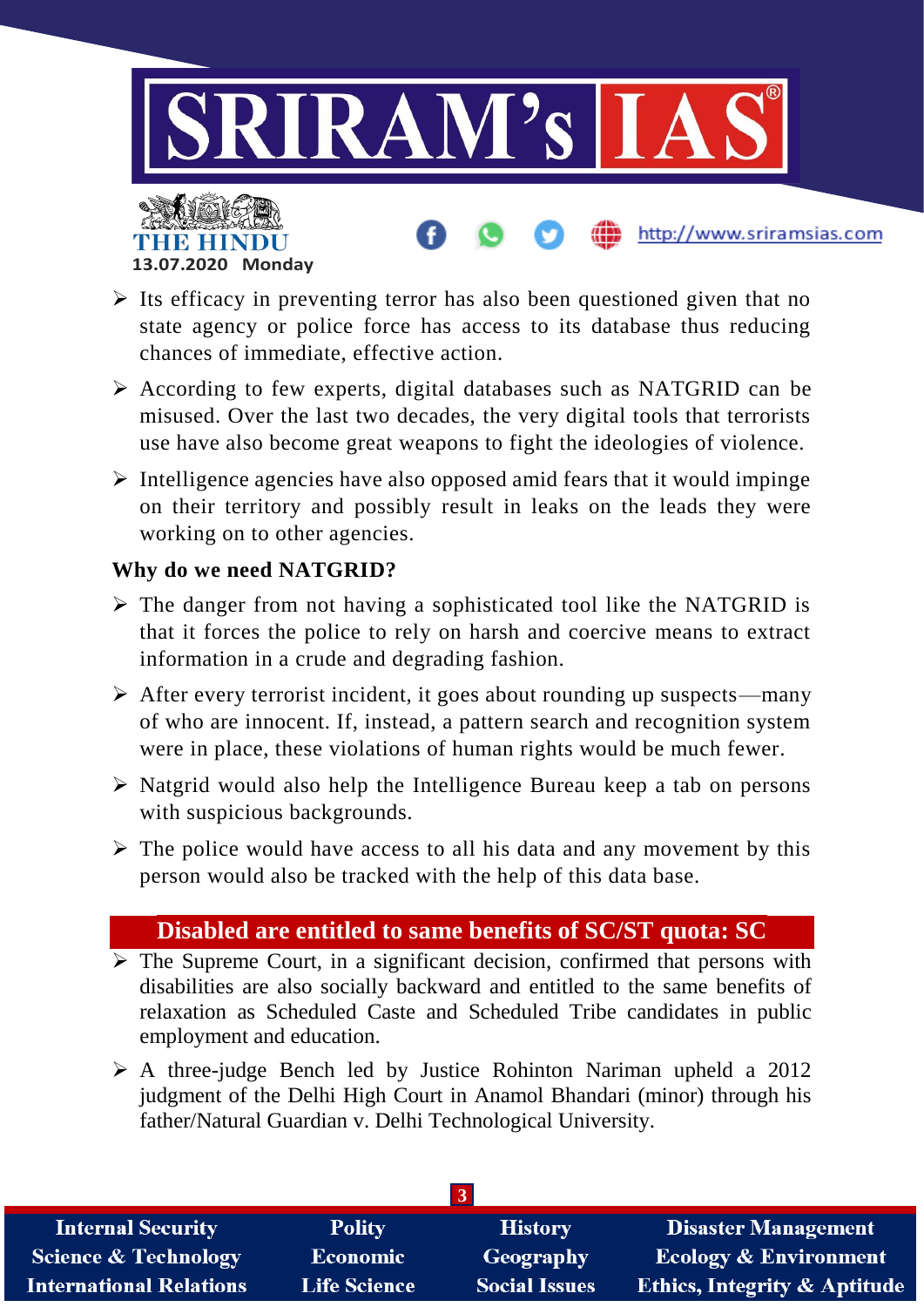

http://www.sriramsias.com

## **Govt. against virtual meetings of House panels**

- $\triangleright$  The government has refused to allow virtual meetings of parliamentary standing committees despite repeated demands from the Opposition parties, citing confidentiality norms.
- $\triangleright$  In 2008, during Congress-led UPA-1, then Rajya Sabha Chairman Hamid Ansari had also weighed in in favour of maintaining secrecy of these meetings.
- $\triangleright$  The latest demand came from Congress leader and Chairman of the standing committee on science and technology Jairam Ramesh last Tuesday. The committee met on Friday.
- $\triangleright$  Presently, there are no provisions in the Rules of Procedure for holding virtual sittings of the parliamentary committees or allowing the committees to take evidence of official or non-official witnesses or experts through virtual meeting. The government has maintained that the rules have to be amended by the Rules Committee of both Houses of Parliament. This however, can be done only when Parliament meets.

# **China, Iran close to reaching trade and military partnership**

## **Key Points:**

 $\triangleright$  Iran and China have quietly drafted a sweeping economic and security partnership that would clear the way for billions of dollars of Chinese investments in energy and other sectors,

**13.07.2020 Monday**

THE HINDL



undercutting the Donald Trump administration's efforts to isolate the Iranian government because of its nuclear and military ambitions.

 The partnership, detailed in an 18-page proposed agreement obtained by The New York Times, would vastly expand Chinese presence in banking, telecommunications, ports, railways and dozens of other projects. In exchange, China would receive a regular — and, according to an Iranian

| <b>Internal Security</b>        | <b>Polity</b>       | <b>History</b>       | <b>Disaster Management</b>              |
|---------------------------------|---------------------|----------------------|-----------------------------------------|
| <b>Science &amp; Technology</b> | Economic            | Geography            | <b>Ecology &amp; Environment</b>        |
| <b>International Relations</b>  | <b>Life Science</b> | <b>Social Issues</b> | <b>Ethics, Integrity &amp; Aptitude</b> |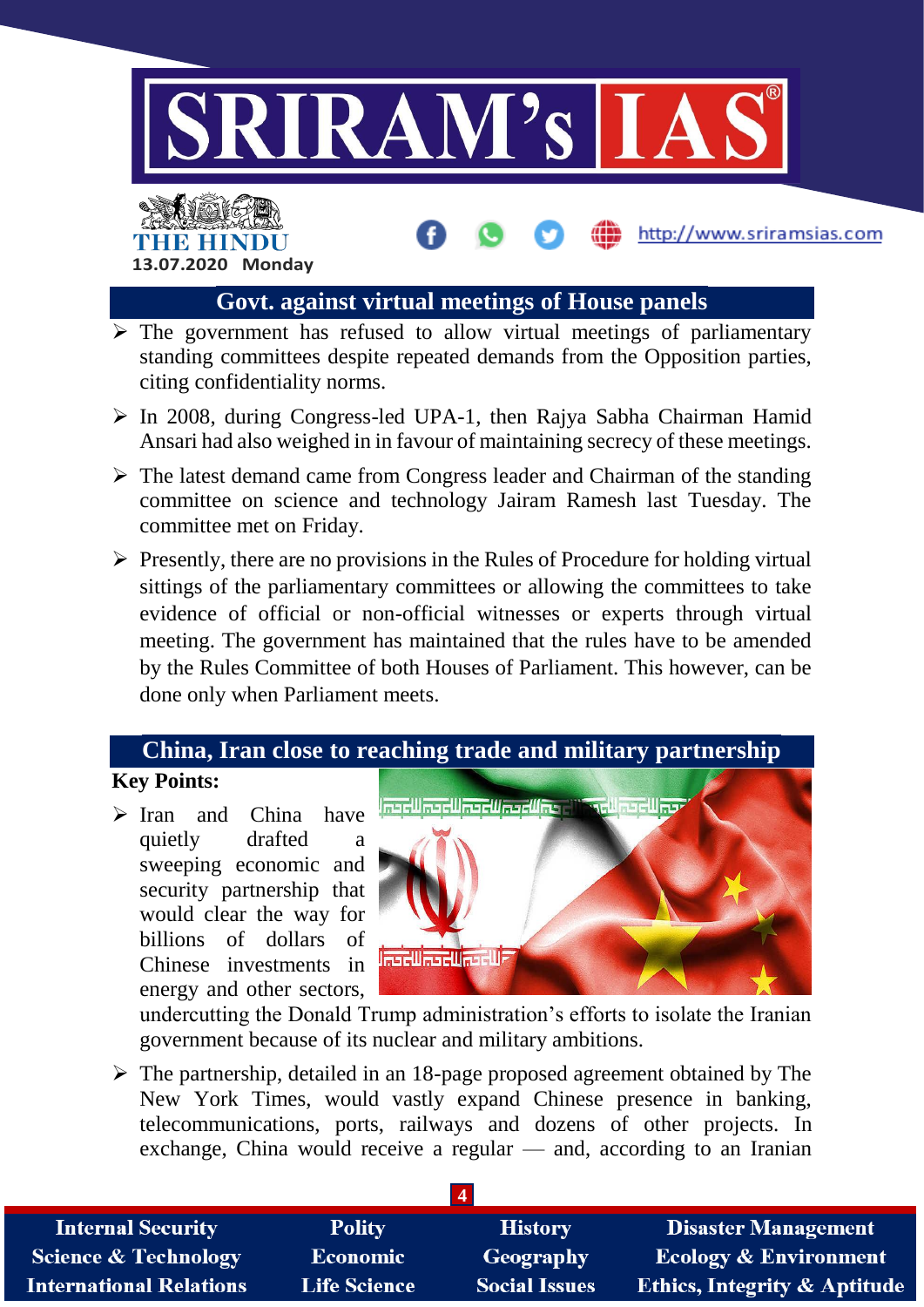

http://www.sriramsias.com



official and an oil trader, heavily discounted — supply of Iranian oil over the next 25 years.

## **Joint military training:**

- $\triangleright$  The document also describes deepening military cooperation, potentially giving China a foothold in a region that has been a strategic preoccupation of the United States for decades. It calls for joint training and exercises, joint research and weapons development and intelligence sharing — all to fight "the lopsided battle with terrorism, drug and human trafficking and cross-border crimes."
- $\triangleright$  The partnership first proposed by China's leader, Xi Jinping, during a visit to Iran in 2016 — was approved by President Hassan Rouhani's Cabinet in June, Iran's Foreign Minister, Mohammad Javad Zarif, said last week.
- $\triangleright$  If put into effect as detailed, the partnership would create new and potentially dangerous flashpoints in the deteriorating relationship between China and the U.S.

### **Significance:**

- $\triangleright$  It represents a major blow to the Trump administration's aggressive policy toward Iran since abandoning the nuclear deal reached in 2015 by President Barack Obama and the leaders of six other nations after two years of gruelling negotiations.
- $\triangleright$  Renewed U.S. sanctions, including the threat to cut off access to the international banking system for any company that does business in Iran, have succeeded in suffocating the Iranian economy by scaring away badly needed foreign trade and investment.
- $\triangleright$  But Tehran's desperation has pushed it into the arms of China, which has the technology and appetite for oil that Iran needs. Iran has been one of the world's largest oil producers, but its exports, Tehran's largest source of revenue, have plunged since the Trump administration began imposing sanctions in 2018; China gets about 75% of its oil from abroad and is the world's largest importer, at more than 10 million barrels a day last year.

| <b>Internal Security</b>        | <b>Polity</b>       | <b>History</b>       | Disaster Management                     |
|---------------------------------|---------------------|----------------------|-----------------------------------------|
| <b>Science &amp; Technology</b> | Economic            | Geography            | <b>Ecology &amp; Environment</b>        |
| <b>International Relations</b>  | <b>Life Science</b> | <b>Social Issues</b> | <b>Ethics, Integrity &amp; Aptitude</b> |